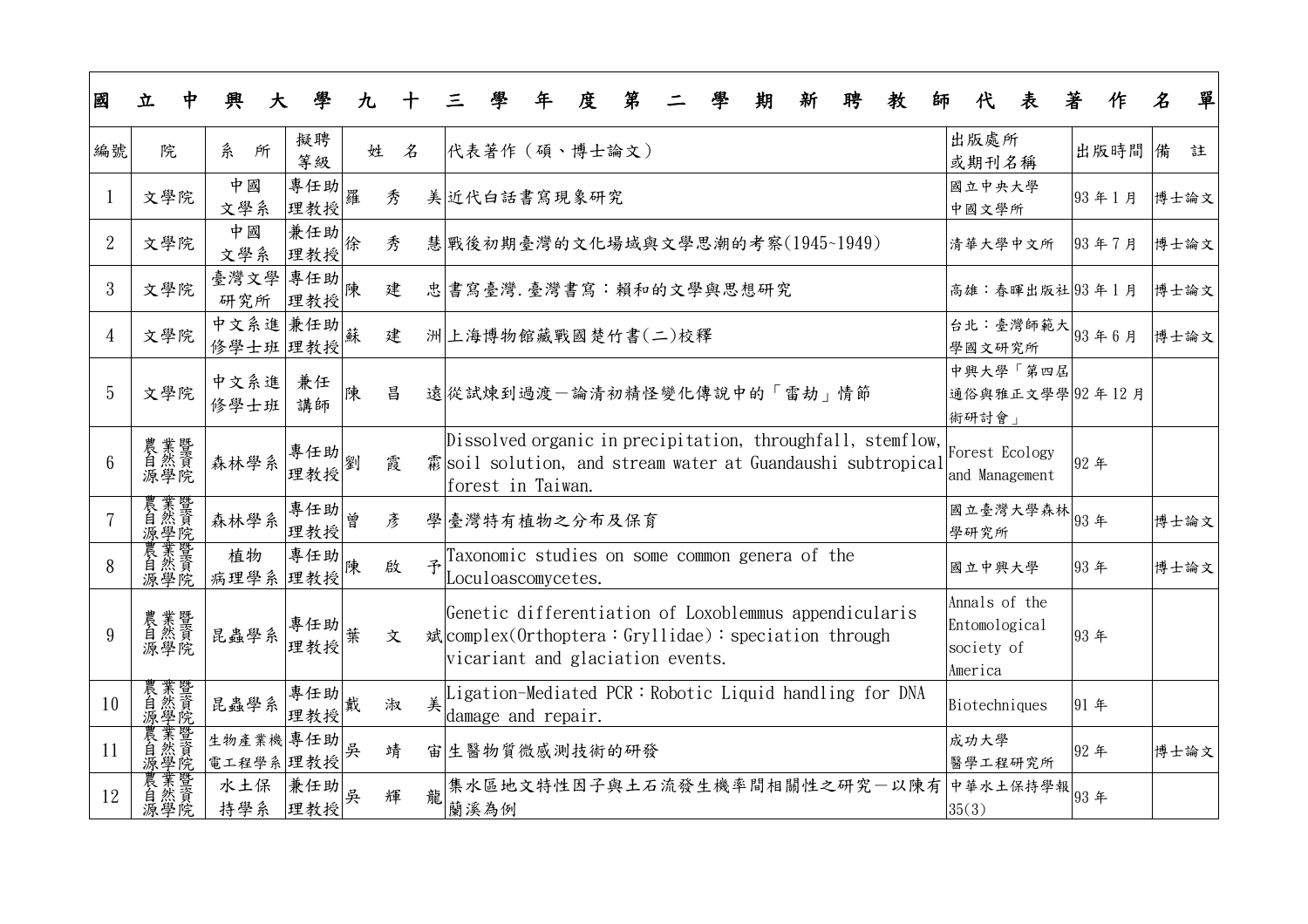| 13 | 農業然學院<br>新然學院     | 食品<br>科學系          | 專任<br>教授                             |   | 介 |   | Multiple mutagenesis of non-universal serine codons of the<br>candida rugosa LIP2 gene and biochemical characterization<br>of purified recombinant LIP2 lipase overexpressed in pichia<br>pastoris. |                                       | 91 年   |      |
|----|-------------------|--------------------|--------------------------------------|---|---|---|-----------------------------------------------------------------------------------------------------------------------------------------------------------------------------------------------------|---------------------------------------|--------|------|
| 14 | 農業暨<br>自然資<br>源學院 | 農業推廣<br>教育<br>研究所  | 專任助 <br> <br> <br> <br> <br> <br>理教授 |   | 必 |   | 焜 社會資本、休閒參與與健康關係之研究                                                                                                                                                                                 | 臺灣大學農業推廣 <br> 93年7月<br>學研究所           |        | 博士論文 |
| 15 | 農業暨<br>自然資<br>源學院 | 農村規劃 專任助<br>研究所    | 理教授                                  |   | 明 |   | $\Delta$  Agricultural Tourism and rural development in Taiwan : the University of<br>pick your own farm programme.                                                                                 | reading UK                            | 92年    | 博士論文 |
| 16 | 理學院               | 化學系                | 專任<br>副教授                            |   | 豐 |   | From Metal Cluster To Metal Nanowire: A Topological Analysis Journal of<br>of Electron Density and Band Structure Calculation                                                                       | International<br>Molecular<br>Science | 91年    |      |
| 17 | 理學院               | 應用<br>數學系          | 兼任助<br>理教授                           |   | 惠 |   | $\sqrt{\text{Validation}}$ of the Rayleigh-Ritz Method for the Postbuckling $\text{Mcchanics}$<br>雯 Analysis of Rectangular Plates with Application to<br>delamination Growth                       | Research<br>Communication             | 92年    |      |
| 18 | 理學院               | 物理學系               | 專任<br>教授                             | 龔 | 志 |   | Growth and characterization of GaN and A1N films on (111)<br>and $(001)$ Si substrates                                                                                                              | J. Crystal Growth 92 年                |        |      |
| 19 | 理學院               | 物理學系               | 專任助<br>理教授郎                          |   | 建 |   | Partially Incoherent Optical Vortices in Self-Focusing<br>Nonlinear Media                                                                                                                           | PHYSICAL REVIEW<br><b>LETTERS</b>     | 93年1月  |      |
| 20 | 工學院               | 電機<br>工程學系         | 兼任<br>副教授                            | 黄 | 榮 | 興 | Analysis and Design for a Parallel Manipulator Using Linear Journal of<br>Motors                                                                                                                    | Robotic Systems                       | 92年    |      |
| 21 | 工學院               | 電機<br>工程學系         | 專任助<br>理教授                           | 吳 | 國 |   | Adaptive identification of non-stationary/non-Gaussian<br>glint noise                                                                                                                               | IEICE Trans. On<br>Fundamentals       | 88年12月 |      |
| 22 | 工學院               | 電機 專任助<br>工程學系 理教授 |                                      |   | 衍 |   | Full-Vectorial Finite-Difference<br>忠 Mode Solver for Optical Waveguides: Improved Schemes and<br>Applications                                                                                      | 國立台灣大學電機 <br> 国立台灣大學電機                |        | 博士論文 |
| 23 | 工學院               | 電機<br>工程學系 理教授     | 專任助                                  |   | 正 |   | Modeling, Analysis, and Robust Controls for<br>倫Electrophotographic Imaging Systems Subject to Spatially<br>Periodic Disturbances and Measurable Nonlinearities                                     | Purdue<br>University                  | 92年8月  |      |
| 24 | 工學院               | 材料<br>工程學系         | 專任助<br>理教授                           |   | 薰 |   | Adsorption and switching behavior of individual Ti atoms on Phys. Rev. B<br>the $Si(111)$ -7x7 surface                                                                                              |                                       | 92年    |      |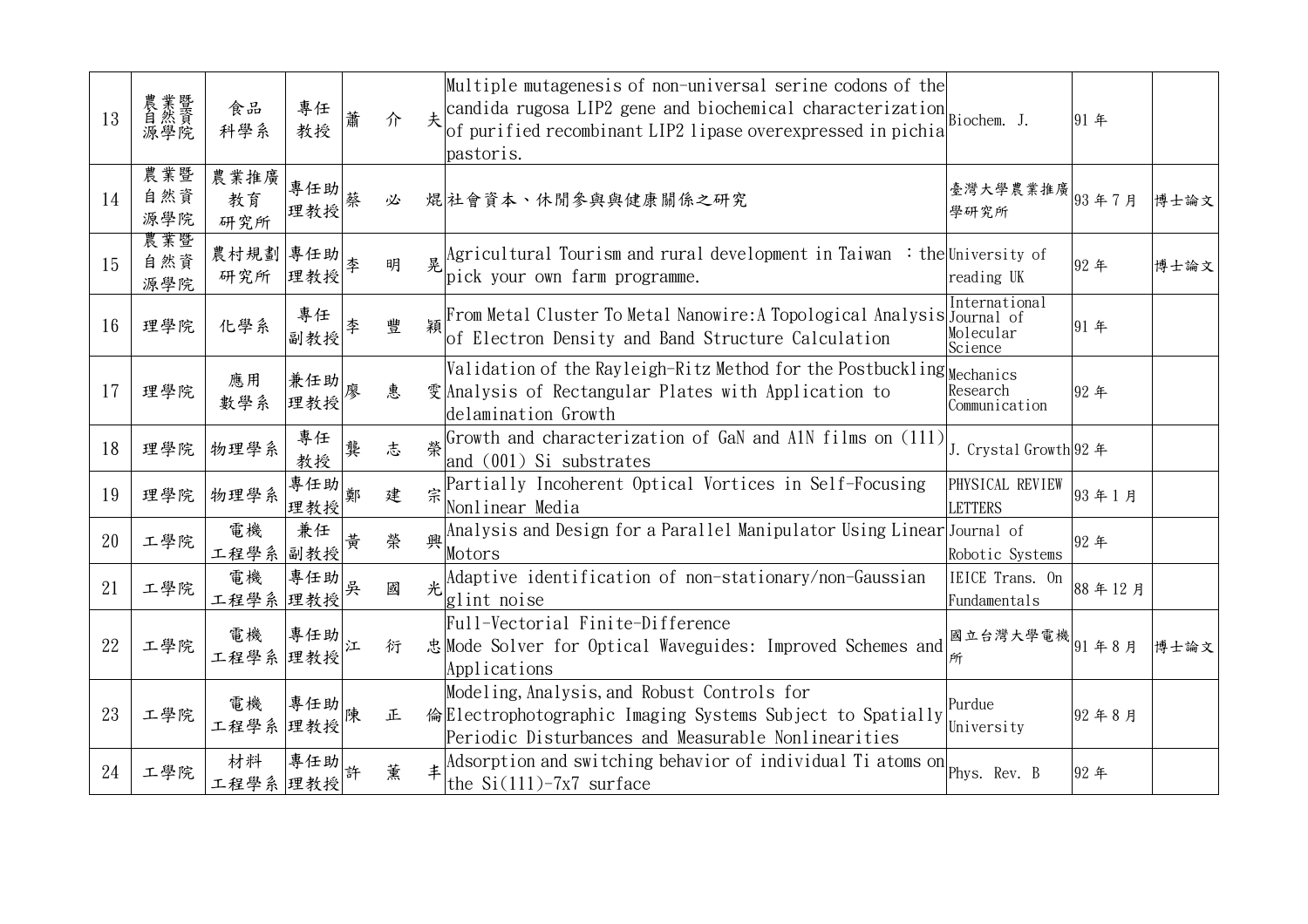| 25 | 生命科<br>學院         | 生命<br>科學系           | 專任助<br>理教授        |   | 習 | Systematics of the genus Geothelphusa (Crustaces: Decapoda,<br>德Brachyura, Potamidae) from southern Taiwan: a molecular<br>appraisal                                                                                                                                                                                   | Zoological<br>Studies                                                                                 | 93年   |      |
|----|-------------------|---------------------|-------------------|---|---|------------------------------------------------------------------------------------------------------------------------------------------------------------------------------------------------------------------------------------------------------------------------------------------------------------------------|-------------------------------------------------------------------------------------------------------|-------|------|
| 26 | 生命<br>科學院         | 生命<br>科學系           | 專任助 <br> 蘇<br>理教授 |   | 鴻 | Japanese encephalitis virus infection initiates<br>麟endoplasmic reticulum stress and an unfolded protein<br>reaction                                                                                                                                                                                                   | Journal of<br>Virology                                                                                | 91年   |      |
| 27 | 生命<br>科學院         | 生命<br>科學系           | 專任助<br>理教授        |   | 旭 | Transcriptional regulation of Msx2 in the AERs of developing<br>Developmental<br>$\bar{\mathcal{R}}$ limbs is dependent on multiple closely spaced regulatory<br>elements.                                                                                                                                             | Biology                                                                                               | 93年   |      |
| 28 | 生命<br>科學院         | 生命<br>科學系           | 專任助<br>理教授        |   | 素 | Involvement of p38 mitogen activated protein kinase in<br>different stages of thymocyte development.                                                                                                                                                                                                                   | <b>Blood</b>                                                                                          | 92年   |      |
| 29 | 生命<br>科學院         | 分子生物 <br>學研究所副教授    | 專任                |   | 玉 | Specific Recognition of DNA Bulge Structure by<br>†w Matrix-assisted Laser Desorption/Ionization<br>Time-of-Flight Mass Spectrometry                                                                                                                                                                                   | Rapid Commun.<br>Mass Spectrom.                                                                       | 93年   |      |
| 30 | 生命<br>科學院         | 生物醫學 專任助<br>研究所 理教授 |                   |   | 斌 | Molecular cloning and characterization of a<br>tumor-associated, growth-related, and time-keeping<br>$\frac{1}{2}$ hydroquinone(NADH) Molecular cloning and characterization Biochemistry.<br>of a tumor-associated, growth-related, and time-keeping<br>$[hydroquinone(NADH) oxidase(tN0X)$ of the HeLa cell surface. |                                                                                                       | 91年   |      |
| 31 | 獸醫<br>學院          | 獸醫病理 專任助<br>學研究所理教授 |                   |   | 俊 | 培丹殺蟲劑經眼途徑對兔毒性及作用機制之探討(The toxic<br>Eleffects of cartap on rabbits following eye exposure and its<br>related mechanism)                                                                                                                                                                                                 | 國立台灣大學獸醫<br>學研究所                                                                                      | 89年6月 | 博士論文 |
| 32 | 社會科<br>學暨管<br>理學院 | 財務<br>金融學系          | 專任助<br>理教授        |   | 月 | 能Pricing FTSE 100 index options under stochastic volatility Futures                                                                                                                                                                                                                                                    | Journal of<br>Market(SSCI)                                                                            | 90年   |      |
| 33 | 社會科<br>學暨管<br>理學院 | 企業<br>管理學系 理教授      | 專任助               |   | 心 | Perceptions of Taiwan human resource practitioners on<br>懿expertise level and importance of workplace learning and<br>$performance(WLP)$ competencies.                                                                                                                                                                 | Unpublished<br>doctoral<br>dissertation,<br>the Pennsylvania<br>State University,<br>University Park. | 92年8月 | 博士論文 |
| 34 | 社會科<br>學暨管<br>理學院 | 資訊<br>管理學系          | 專任<br>教授          | E | 瑞 | 麟A ReScUE XML/EDI Model                                                                                                                                                                                                                                                                                                | Software-Practic 93 年 3 月<br>e & Experience                                                           |       |      |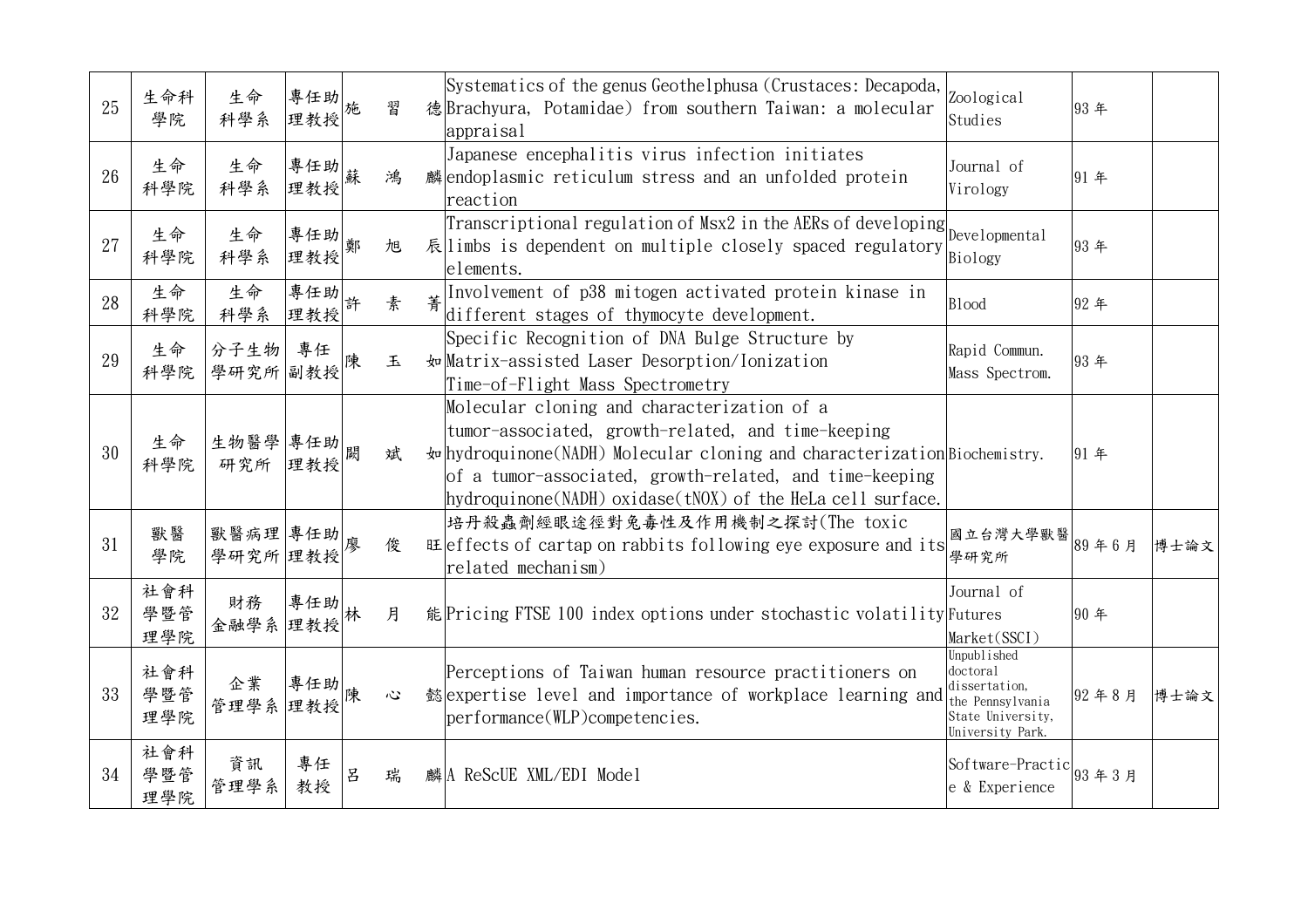| 35 | 社會科<br>學暨管<br>理學院     | 資訊<br>管理學系 理教授   | 專任助           |   | 孟 |   | Toxicity of the 13 priority pollutant metals to Vibrio<br>fisheri in the Microtox <sup>®</sup> Chronic Toxicity Test | The science of<br>total<br>environment         | 93年    |      |
|----|-----------------------|------------------|---------------|---|---|---|----------------------------------------------------------------------------------------------------------------------|------------------------------------------------|--------|------|
| 36 | 社會科<br>學暨管<br>理學院     | 資訊<br>管理學系 理教授   | 專任助           | 林 | 詠 |   | Efficient Access Control and Key Management Schemes for<br>Mobile Agents                                             | Computer<br>Standards and<br>Interfaces        | 93年    |      |
| 37 | 社會科<br>學暨<br>管理學<br>院 | 科技管理<br>研究所      | 專任<br>教授      | 王 | 瑞 |   | A fuzzy robust scheduling approach for product development<br>projects                                               | European Journal<br>of Operational<br>Research | 93年    |      |
| 38 | 社會科<br>學暨管<br>理學院     | 電子商務 專任助<br>研究所  | 理教授           | 何 | 建 |   | 達 Performance Evaluation of Australia's Major Banks                                                                  | Asian Review of<br>Accounting                  | 93年    |      |
| 39 | 社會科<br>學暨管<br>理學院     | 科技法律<br>研究所      | 專任助  許<br>理教授 |   | 舜 |   | 喨 The Regulation Of Modern Biotechnology In Japan.                                                                   | The University of $ 91$ 年<br>Sheffield Press   |        | 博士論文 |
| 40 | 社會科<br>學暨管<br>理學院     | 會計系進<br>修學士班 副教授 | 兼任            |   | 貴 |   | 端國際租稅法律問題研究一兼論國際租稅規避及立法管制對策                                                                                          | 哥倫比亞財稅顧問 <br> 93年8月<br>公司                      |        |      |
| 41 | 社會科<br>學暨管<br>理學院     | 會計系進<br>修學士班     | 兼任<br>講師      | 梁 | 晉 | 嘉 | 「以非線性模式進行匯率走勢預測之研究一類神經網路模式之建 國立中山大學經濟 91年7月<br>立與應用」                                                                 | 學研究所                                           |        |      |
| 42 | 社會科<br>學暨管<br>理學院     | 會計系進<br>修學士班     | 兼任<br>講師      | 張 | 心 |   | 怡 股票選擇權獎酬、風險承擔誘因與CEO持有意願                                                                                             | 國立中興大學企業<br>管理學系                               | 93年    | 碩士論文 |
| 43 | 獸醫<br>學院              | 獸醫病理<br>研究所      | 專任助<br>理教授    | 宣 | 詩 | 玲 | $ERK1/2$ Antagonizes Glycogen Synthase Kinase-3 $\beta$ -induced<br>Apoptosis in Cortical Neurons.                   | The Journal of<br>Biological<br>Chemistry      | 91年12月 | 專案教師 |